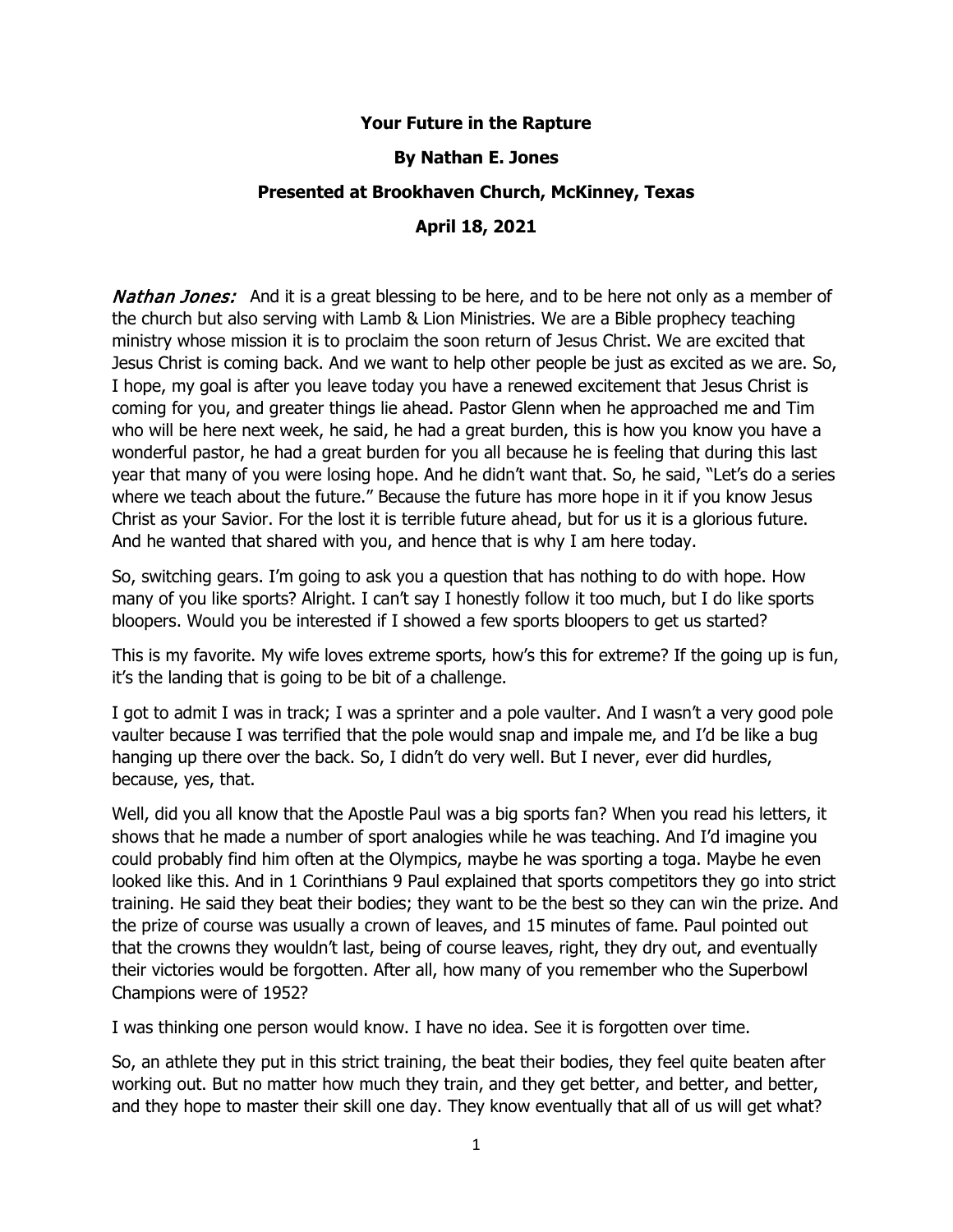We are going to get old. And in getting old we will become too feeble, and we are going to lose those skills that we have developed. I will die. And you will die. And everyone here in this room will die one day, it is inevitable.

As a matter of fact, there are only two things inevitable in this world right? And they are? Death and taxes. Right. I mean that's it. I can be sure of taxes, but death? Hmmm… is that truly inevitable for everybody? Well, would you believe that the Bible teaches that for one particular generation in history death will not come to them?

Let's look at what the Bible has to say about that. Now, everything about the future is tied to this one promise that Jesus made. He said, "I will come back and take you to be with Me." Now, this is Jesus' Second Coming promise. He came already but the Second Coming of the 31% of the Bible, almost a third of the Bible that is dedicated to Bible prophecy, the Second Coming is the most prolific prophecy in the whole Bible. Matter of fact there are 500 prophecies in the Old Testament, and 1 in 25 verses in the New Testament that prophesy the return of Jesus Christ at His Second Coming.

Now, how can we be sure that Jesus will fulfill these prophecies? We look at the First Coming prophecies. There are 300 general, and 108 specific prophesies about the First Coming of Jesus Christ. And Jesus Christ fulfilled how many of them? All of them. 100%. Statistically that should be impossible.

Well, I have a short video here to show you that shows just if you take 8 of those 108 prophecies what those statistics would be like.

# **Bible Prophecy Insight Video can be found at:**

**[www.youtube.com/watch?v=1oE5Z4uKEd4&list=PLFRtcZUaLr\\_EPL0NC9QS4yUSDjf](http://www.youtube.com/watch?v=1oE5Z4uKEd4&list=PLFRtcZUaLr_EPL0NC9QS4yUSDjf43Pgaz&index=1) [43Pgaz&index=1](http://www.youtube.com/watch?v=1oE5Z4uKEd4&list=PLFRtcZUaLr_EPL0NC9QS4yUSDjf43Pgaz&index=1)**

**Nathan Jones:** I'm Nathan Jones with your Bible Prophecy Insight. Can math prove the accuracy of Bible prophecy? Well let's start with just 8 of the 108 prophecies fulfilled in Jesus' life. Mathematician Peter Stoner calculated that the probability of all 8 being fulfilled in the life of one person is 1 in 10 to the 17th power. That's 17 zeros! That would be like filling the entire state of Texas two feet deep in quarters. Mark just one, throw it in. The odds would be like walking for days and then the very first coin picked up, that would be the one with the mark. Impossible, right? Well, not if the Bible is truly God's Word. To learn more about Bible prophecy visit us at lamblion.com.

**Nathan Jones:** People ask me if I got to keep the quarters. I did not. I didn't get to keep them.

Now, the Second Coming coincides with the very end of the worst time in human history. It's called the Tribulation, it is also called the time of Jacob's Trouble, or Daniel's Seventieth Week Prophecy. Jeremiah 30:7 says, "How awful that day will be! None will be like it. It will be a time of trouble for Jacob, but he will be saved out of it." And we know because of Daniel's prophecy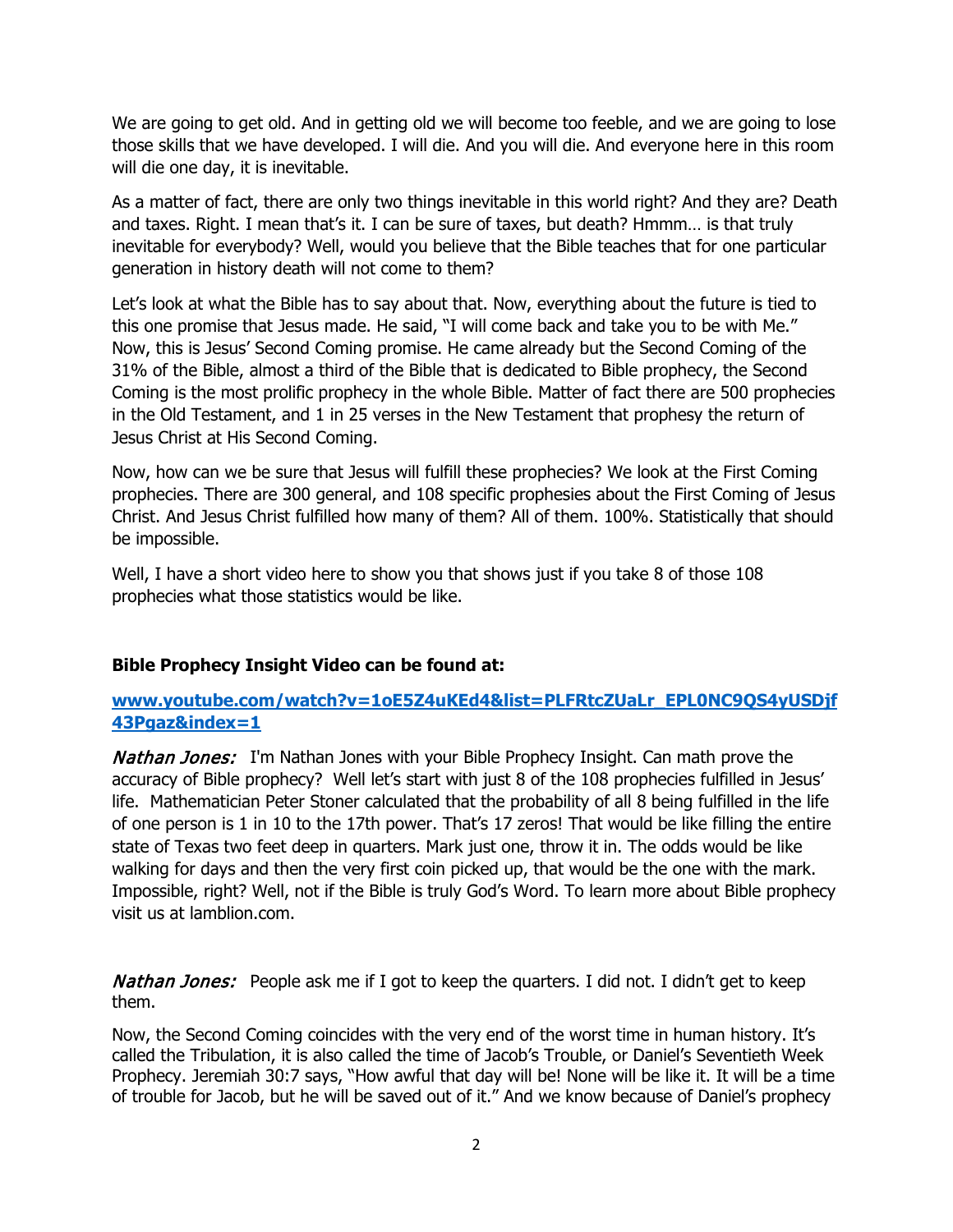it begins when Israel makes a peace covenant with a coming one world ruler who John calls the Antichrist. And it also tells us that this will last seven years. So, this Tribulation time period, this worst time in all of human history will last for seven years.

And the purpose is threefold. Number one it is time for God to put wrath against the evil of this world. What is God's wrath? Dictionary.com defines it: vengeance or punishment as the consequences for anger. The Bible shows it is like a cup, and as God's anger fills up, once it overflows then God acts. Now, it has been thousands of years since the Flood and the anger is just still building. It shows how patient God is. How forgiving God is. But at some point that cup will overflow, and God will act. It will be a unique time in human history. The Tribulation is like the Flood was, it's when the cup finally overflowed, and it was time for God to deal with all of the sin and evil in the world. It's time for God to come and punish evil.

The second reason is to regather Israel back into the land and force Israel to acknowledge Jesus as the Messiah. There are many promises that God made to the Jewish people that have yet to be fulfilled. He said a remnant of them, a third of them, are still to come and accept Jesus Christ as Savior, and they will be a priestly people when He sets up His physical kingdom on this earth.

And you know how life has got to be sometimes, life sometimes has to be so rough that it gets you on your knees and finally turns you to the Lord. And the Tribulation will be so bad that it will get the Jewish people on their knees and turn to the Lord. It will also, we read how many Gentiles, if you are not Jewish you are a Gentile, how many of them will come to know Jesus during that time as well. So, there will be so many people that will come to know Jesus as their Savior during that time period.

And three, it is Jesus' victory. Jesus promised to come back victorious. To defeat evil, and set up His kingdom, and that is what the Tribulation is. At the end, that second coming for Jesus to return, defeat Satan and the Antichrist, and set up His Kingdom of peace and righteousness, and justice.

Well, twenty-one judgments that the book of Revelation describes. Two earthquakes that flatten the world. Mass wars including nuclear. Famine. Death. Most of the world population by the end of it, only enough people left to fill a valley. That's how bad it is. So, many people then say, "Am I going to be in that seven year Tribulation? Am I going to have to live through the wrath of God?"

Well, what does the Bible say about the Church living or not living through the Tribulation? And when I say Church, I'm not talking about this church, or the Catholic Church, Church overall means everybody from Pentecost up to now, or when Jesus returns to take us, that is the Church. So, if you know Jesus as your Savior, you are the Church.

So, let's look at Ephesians 5:6. "Let no one deceive you with empty words, for because of such things God's wrath comes on those who are disobedient." So, this time of wrath is only for those who are disobedient. Well, who does the Bible say are the disobedient? John 3:36 tells us, "Whoever believes in the Son has eternal life, but whoever rejects the Son will not see life, for God's wrath remains on them." So, who are the disobedient? Those who have rejected Jesus as their Savior. The unsaved. Those are the people that never grab hold of Jesus' lifeline of salvation; God's wrath remains on them.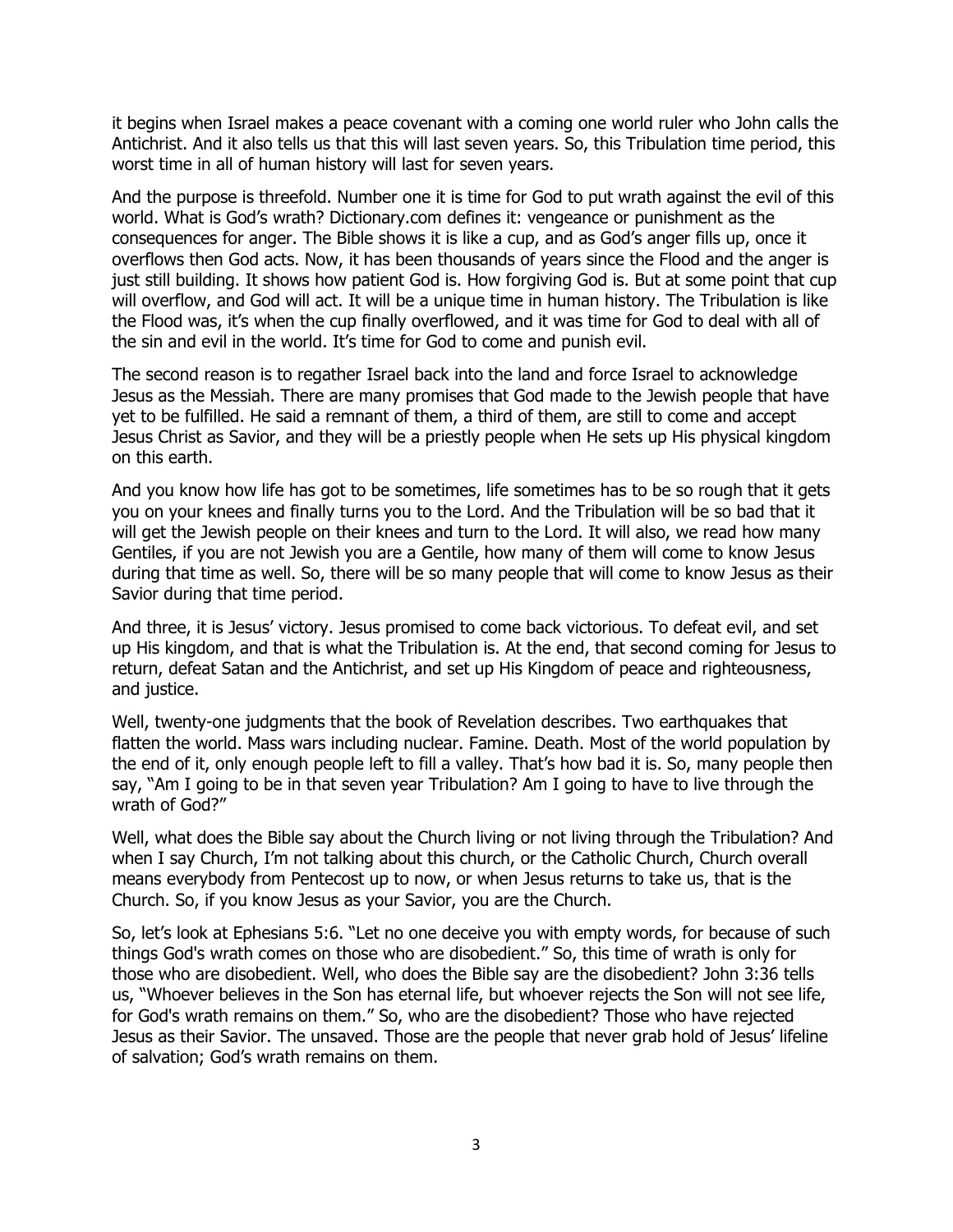Is that the only verse? Let's look at Romans 5:9, it confirms that believers in Christ will be saved from God's wrath. "Since we have now been justified by His blood, how much more shall we be saved from God's wrath through Him!"

Or 1 Thessalonians 5:9, "For God did not appoint us to suffer wrath but to receive salvation through our Lord Jesus Christ."

1 Thessalonians 1:10, "And to wait for His Son from heaven, whom He raised from the dead, Jesus, who rescues us from the coming wrath."

Colossians 3:4, "When Christ, who is your life, appears, then you also will appear with Him in glory."

And Revelation 3:10, "Since you have kept my command to endure patiently, I will also keep you from the hour of trial that is going to come upon the whole world to test those who live on the earth."

So, again, and again, and again, and again, these verses make the promise that those who believe in Jesus Christ and who have called Jesus as their Savior, their sins are forgiven, they are saved, they are never meant to experience the wrath of God, both on the earth, and eternal wrath of God in Hell forever. And therefore, the Church is never meant to experience the wrath of God during the Tribulation.

Usually, I get an amen from that. Amen, isn't that exciting? Praise the Lord, you're not going to have to live through a living hellscape like a Terminator movie, it's not going to happen to you.

Now, how do we know this? Does the Bible provide examples to kind of back this up?

Well, let's look at Enoch for instance. Do you know that a man named Enoch was taken off this earth before the Flood? Hebrews 11:5 says, "By faith, Enoch, was taken from this life so that he did not experience death, he could not be found because God had taken him away. For before he was he was taken he was commended as one who pleased God."

Now, Enoch was a relative of Noah, and he was a righteous man, and God took him from this earth physically before the Flood came. But he needed people to populate the world. So, Noah and his righteous family were taken out of the Flood and kept secure while the rest of the earth was deluged.

Same thing with Lot, when Sodom and Gomorrah's sexual and violence and all their sins just piled up, God said, "I'm going to destroy them." And Abraham begged God, if there are just a few righteous people will you save those cities. And Jesus said, "Yes I will," the preincarnate Jesus. But there wasn't, it was just Lot and his family. And then Lot's wife of course turned back and she was turned to a pillar of salt.

There is also Rahab, she was saved from the destruction of Jericho. So, there are biblical examples of God's wrath, when it is ready to be poured out, it doesn't fall on the righteous.

So, if Jesus promised to spare from His wrath those who have accepted His lifeline of salvation, then how is He going to do that. Well, we find that answer in 1 Thessalonians 4:17, "After that, we who are still alive and are left will be caught up together with them in the clouds to meet the Lord in the air. And so, we will be with the Lord forever."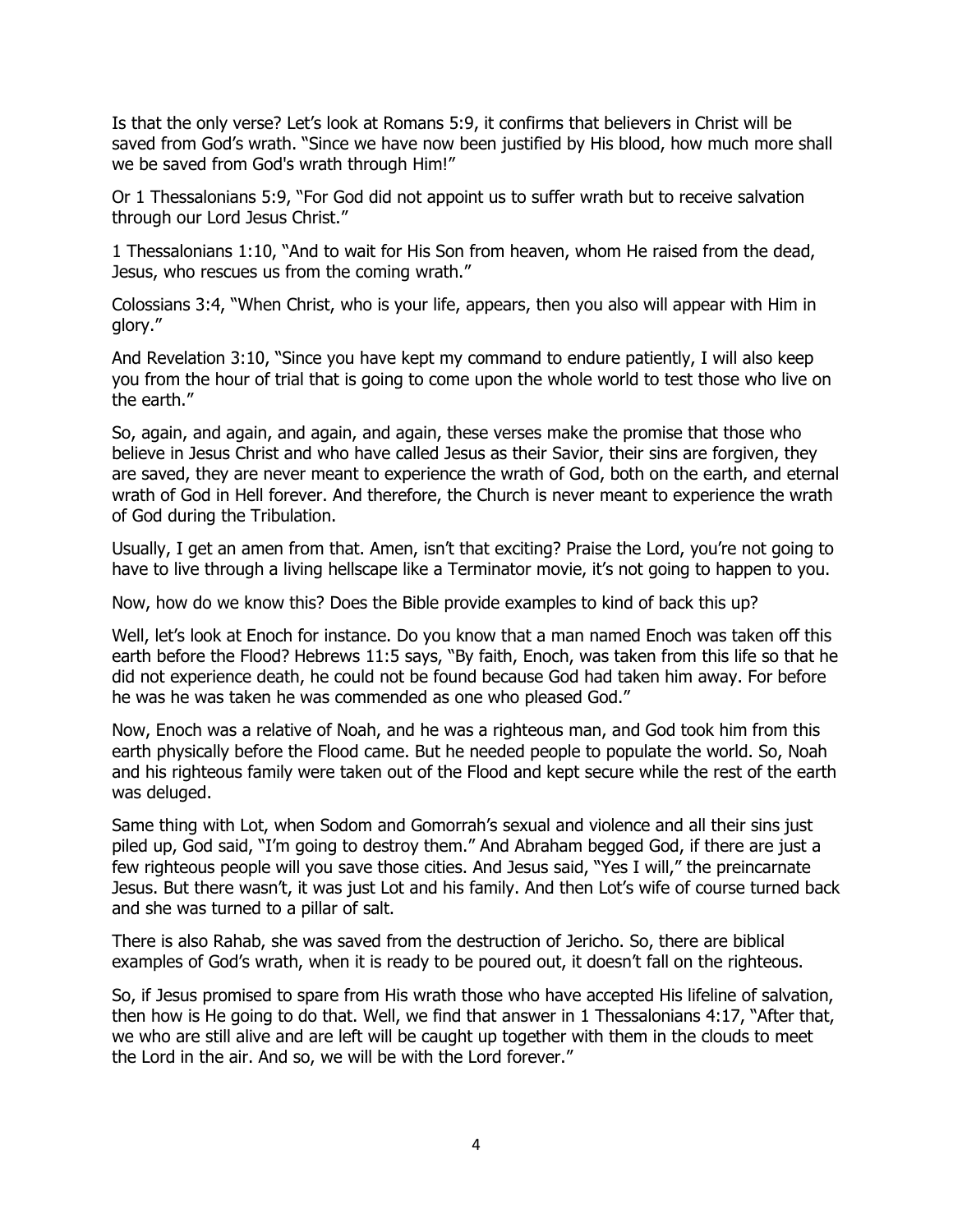Now, the Bible wasn't written in English, right? It was originally written in Hebrew, and Greek and a little bit of Aramaic. So, you have to go to the Greek, and the original Greek for that term "caught up" is "harpazo." Now, the Bible was translated into Latin, and the only Bible people had for 1,100 years was in Latin, "harpazo" was translated into "rapio". Well, when we take the English transliteration we get the word rapture.

It's kind of like this, you like pizza? It's like when you go to the pizza place and they've got the pizzas waiting for you and you just grab it, you snatch it, you catch it, you take it. And where do you take it? You take it home. And that's what this passage says that Jesus is going to do with His Church. He is going to come. He is going to catch up. He's going to snatch up. He's going to rapture His Church up to Heaven before He pours His wrath upon this world.

So, I can call this the great snatching, or the catching up, but it's just easier to say rapture. Right? Can you all say rapture? Rapture, yeah, a lot easier.

Okay, well, where can we find the text that support this? We can find the Rapture described in say for instance John 14:1-4 where Jesus says, "Do not let your hearts be troubled. Trust in God; trust also in me. In my Father's house are many rooms; if it were not so, I would have told you. I am going there to prepare a place for you. And if I go and prepare a place for you, I will come back and take you to be with Me that you also may be where I am. You know the way to the place where I am going."

Well, where did Jesus go? What was the place that He was preparing for us called? You all do not sound so sure. Where did Jesus go after He ascended. Yeah, He didn't go to a space station, He went to Heaven right. Jesus says, He's preparing a place for us in Heaven, in the Father's house. So, that means that our destination when we will be raptured to Heaven, we are told that that's our destination, and that we can trust God that He will do this, and knowing this will bring us hope.

We can also go to Luke 21:36, Jesus said, "Be always on the watch, and pray that you may be able to escape all that is about to happen, and that you may be able to stand before the Son of Man." Well, in this verse we are told to stay watchful, to keep an eye out for Christ's return. And when we escape that terrible times ahead that will be the wrath of God the Son of Man, Jesus Himself. So, Jesus again says we will be spared from the wrath of God.

Well, how about 1 Corinthians 15:50-57, "I declare to you, brothers, that flesh and blood cannot inherit the kingdom of God, nor does the perishable inherit the imperishable. Listen, I tell you a mystery: We will not all sleep, but we will all be changed, in a flash, in the twinkling of an eye, at the last trumpet. For the trumpet will sound, the dead will be raised imperishable, and we will be changed. For the perishable must clothe itself with the imperishable, and the mortal with immortality. When the perishable has been clothed with the imperishable, and the mortal with immortality, then the saying that is written will come true: 'Death has been swallowed up in victory. Where, O death, is your victory? Where, O death, is your sting?' The sting of death is sin, and the power of sin is the law. But thanks be to God! He gives us the victory through our Lord Jesus Christ."

#### Amen. Alright.

Well, this passage gives us quite a lot of details about what this Rapture is going to be like. For one, no death for a particular generation of Christians. Not everyone will eventually die. We get to if it happens in our lifetime, and I do believe it will happen in our lifetime, skip that death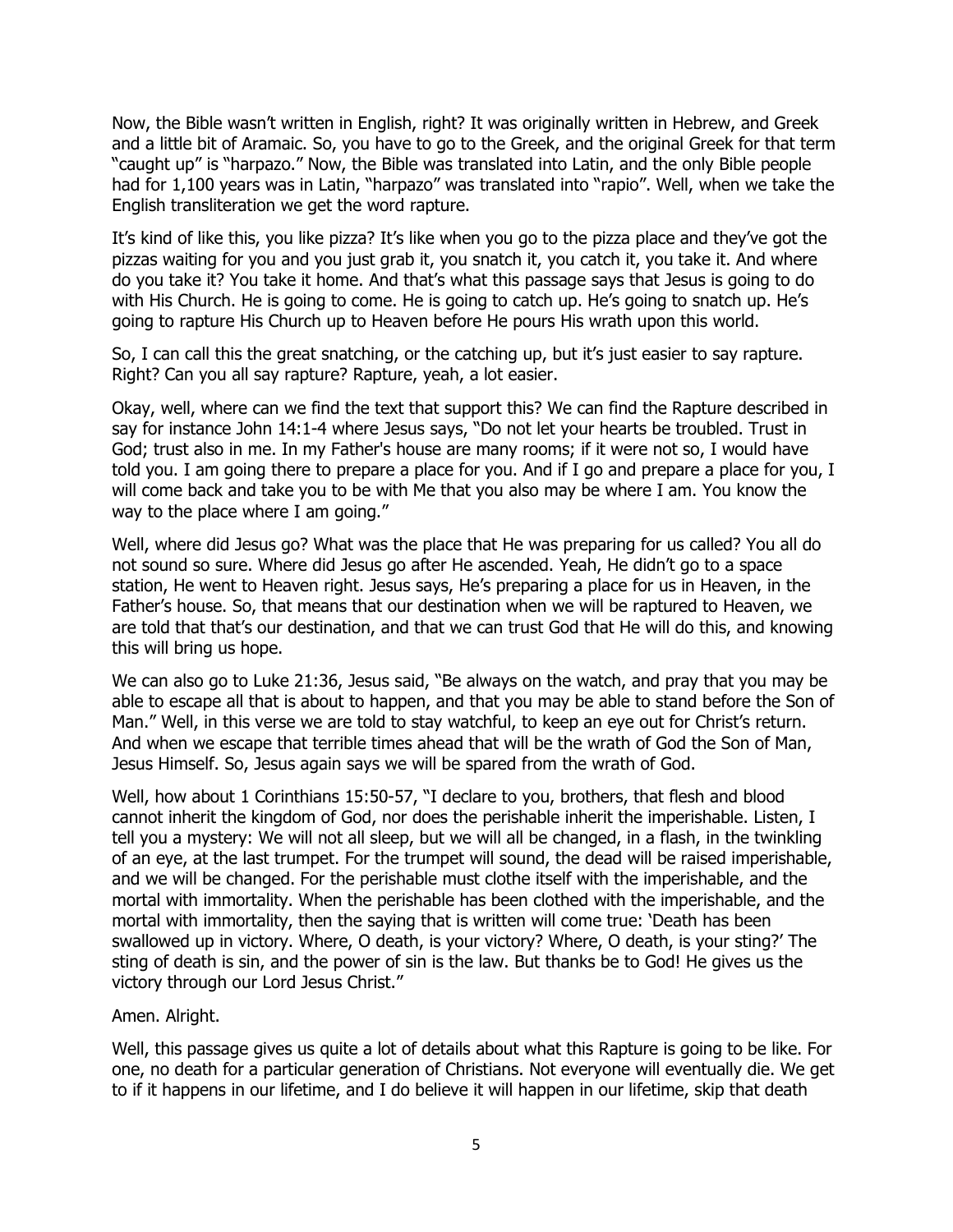thing. We get an upgrade, like a 2.0 upgrade. And the dead in Christ, in other words this is for the whole Church, not just us who are alive, but the dead in Christ are resurrected as well.

And death, what is the sting of death? It's not the actual death part, right, if you are a believer. It's the pain that leads up to it. I'm not worried about dying. I'm not worried about falling out of the plane with my parachute not working, I'm worried about the landing. Right? That is the sting of death. And this is saying that for a particular generation of Christians they will not experience that sting of death.

And when we are raptured that's the resurrection of the bodies, the human body, right, it can't tolerate, we would be like fish out of water in Heaven, we would need to have new bodies that could stand before the might and power of God and look upon Him face to face. Remember Moses couldn't look at God's face because the glory of it would have killed him. Likewise, we need new upgraded eternal bodies to be able to go to Heaven. So, our bodies will be transformed.

First Corinthians 15 says they are imperishable, in other words they won't die. They are glory, they are built in glory. They are powerful. And they are a spiritual body. They are physical you can touch them; you see them. You'll look at me and say, "Oh, that's Nathan." Although I'll hopefully look more like 30, and not whatever I am.

First John 3:2-3 says, "When He appears, we shall be like Him, Jesus, for we shall see Him as He is." Jesus' resurrected body is the template for our eternal bodies. And that transformation of our bodies will kill the old sin nature. We can try to be as good, as good as we can in this earth, but that sin nature, that old man, as Paul called it, lives in us, and it needs to die. And that transformation, our new bodies will finally kill that sin nature.

It will also happen lightening fast. When it happens it's like, boom, it's gone. One minute you are there, and the next second you're not. It's super-fast, like the twinkling of an eye. And it says, now I don't know if it's just believers, or the whole world, but it says there was a trumpet from heaven will sound, and we will hear it and know that it is about to happen. Maybe for us time will kind of slow down a little. I don't know. But this is Jesus' victory. It's His victory over death. His resurrection made it possible.

Now, I can explain. I can read. But you know 60% of people on this earth are visual learners. So, let me show you what one rendition of what the Rapture might look like. Do you want to see that? Okay.

#### **Video Presented can be found at:**

**[www.youtube.com/watch?v=\\_Y4J2IpJ1Bo&list=FLKQxxsBSSpr9FAUmSDhEjqg&ind](http://www.youtube.com/watch?v=_Y4J2IpJ1Bo&list=FLKQxxsBSSpr9FAUmSDhEjqg&index=15) [ex=15](http://www.youtube.com/watch?v=_Y4J2IpJ1Bo&list=FLKQxxsBSSpr9FAUmSDhEjqg&index=15)**

**Nathan Jones:** I have to confess a sin. I enjoy showing this video to watch the audience leap out of their chairs. You all did pretty well. It was like a 5 or 6 on a scale of 1-10 not bad.

Okay, well let's look at some other passages that deal with the Rapture. Does that kind of give you more a picture of what it might look like?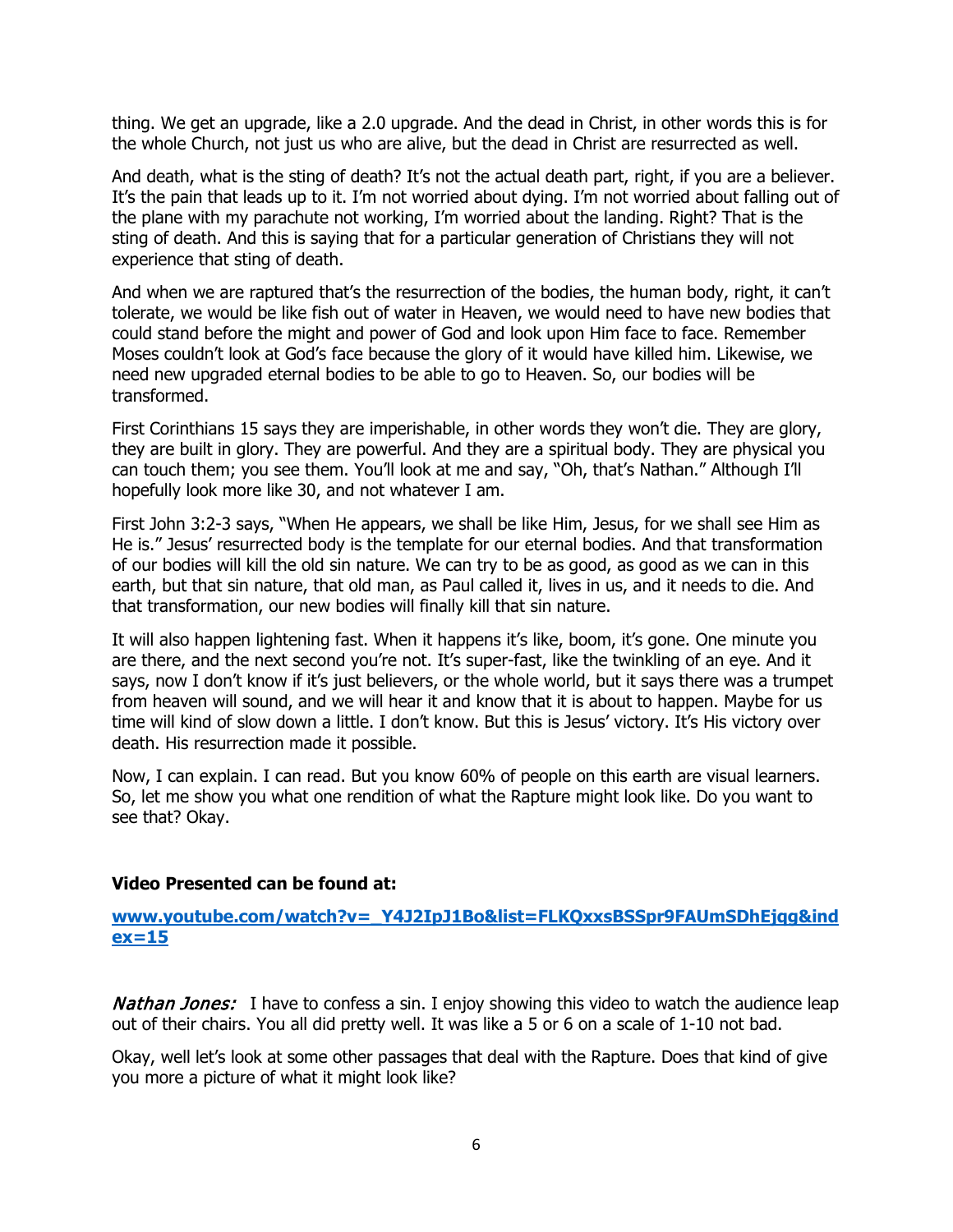First Thessalonians 4:13-18 gives us some more details. It says, "Brothers, we do not want you to be ignorant about those who fall asleep, or to grieve like the rest of men, who have no hope. We believe that Jesus died and rose again and so we believe that God will bring with Jesus those who have fallen asleep in Him. According to the Lord's own word, we tell you that we who are still alive, and are left till the coming of the Lord, will certainly not precede those who have fallen asleep. For the Lord Himself will come down from heaven, with a loud command, with the voice of the archangel and with the trumpet call of God, and the dead in Christ will rise first. After that, we who are still alive and are left will be caught up, raptured up, together with them in the clouds to meet the Lord in the air. And so, we will be with the Lord forever. Therefore encourage each other with these words."

Well, likewise this passage has a lot of details about what the Rapture will be like. For one it reiterates again that Jesus' resurrection makes it possible for us, His Church, to be resurrected as well. It also says that Jesus will come down from Heaven, but He will stop in the clouds. This is why it is different than the Second Coming at the end of the Tribulation, when Jesus' feet land on the Mount of Olives and split it in two. And He walks through battle and destroys His enemies. This is Jesus up in the clouds, He never reaches earth. He calls us up to Him, and then with Him we go into Heaven.

Again, there is a loud call, the archangel screams, maybe, "It's time," or "Come on up," or "The Time is Now." We don't know what it says. But between the archangel's call and a trumpet, there will be a sound, and it says again that the dead in Christ rise first. Those who got saved during the Church Age will be resurrected, and they will get their new glorified bodies. And where is our destination? It is to go to Heaven to be with the Lord where He lives forever. And that folks is meant to give the Christian hope.

The knowledge of the Rapture is one of the teachings of the Bible that is meant to affect our daily living and give us hope.

Well, let's look at the Old Testament, I have a few more verses. Now, the Church was a mystery in the Old Testament but there are some verses that kind of hint about what the Rapture will be like. For instance, Isaiah 26:19-21, "But your dead will live; their bodies will rise. And you who dwell in the dust, wake up and shout for joy. Your dew is like the dew of the morning; the earth will give up her dead. Go, my people, enter your rooms and shut the doors behind you; hide yourselves for a little while until His wrath has passed by. See, the Lord is coming out of His dwelling to punish the people of the earth for their sins. The earth will disclose the blood shed upon her; she will conceal her slain no longer."

So, this Old Testament passage reiterates that God's people will stay in those rooms that we read about in John 14 that the Lord prepared for us, some people call it our mansions in Heaven. There we will wait out in Heaven while the seven year Tribulation rages upon the earth.

Malachi 3:17 also says, "They will be mine," says the Lord Almighty, "in the day when I make up my treasured possession. I will spare them, just as in compassion a man spares his son who serves him."

Well, those who are saved are the Lord's. And you know what He calls us? He calls us His treasures. Have you ever thought about yourself as a treasure? In this time where we hear some many people committing suicide, do they not realize their worth and value to God? The fact that He gave them life and died for them. And then He's promised that if we put our faith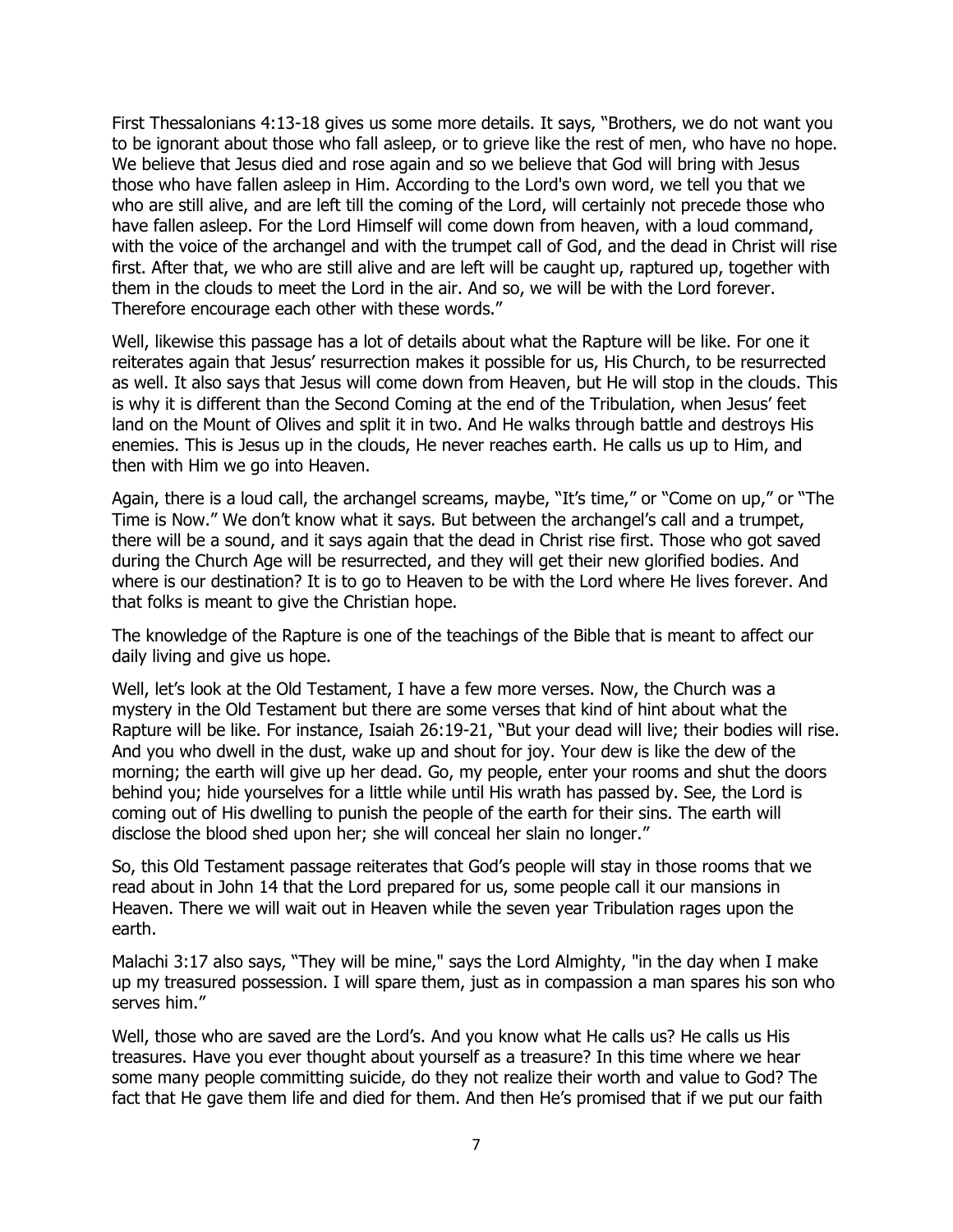and trust in Him that we will be His treasured possession in Heaven. Each of you folks, who know Jesus as your Savior are a treasure to God. Think about that a little bit.

Well, I can talk. But I think it is easier to show. So, let me show you one more video here that gives kind of an example of what the Rapture might be like.

# **Rapture Video Presented can be found at:**

**[www.youtube.com/watch?v=VHe4uVjDsiQ](http://www.youtube.com/watch?v=VHe4uVjDsiQ)**

**Nathan Jones:** I think my favorite part of that video is when they are panning across the crowd and that one woman, she looks up, she knows, she's heard the teaching of the Rapture and she knows it's come. And it has given her that hope throughout her life. And now she has the joy of seeing it be fulfilled.

Real quickly, folks ask, well, what happens to the Old Testament Saints; those who put their faith in God? They are not part of the Church, and Daniel 12 promises that they will be resurrected, their time is at the end of that Tribulation, at Jesus' Second Coming. And those who get saved after the Church has left, we call them Tribulation Saints, according to Revelation 20:4, their resurrection is also at the end of the Tribulation.

So, let's put some application to this. While we are waiting for Jesus to return, what we, as the Church, what should we be doing?

Number one we need to be watchful. Over, and over, and over again in the scriptures Jesus told us to watch for the appearing of the Lord at any moment. Matthew 24:44, "So, you also, must be ready because the Son of Man will come at an hour when you do not expect Him. Matthew 24:42, "Therefore, keep watch because you do not know on what day your Lord will come." Luke 12:35, "Be dressed ready for service and keep your lamps burning."

I kind of think of it like relatives say they are coming for a big family gathering and they are traveling from far away. And they said, "Well, I'll be there in the evening." You don't know exactly when, you do have kind of an idea, but not the exact minute." So, you put the light out, you got the house cleaned up, you check out the windows periodically, you know they are coming. And that's what Jesus over and over again told His followers, look out, keep watchful, you know it is coming. Don't give up. Don't stop looking. It's going to come when you don't expect it, but it will come.

So, God wants us to be watchful for the Lord's return. It is something exciting to look forward to, like Christmas, right? It's something to put your hope and future into knowing that Jesus is coming back.

Number two, do good works. Ephesians 2:10 says, "For we are God's workmanship created in Christ Jesus to do good works, which God prepared in advance for us to do." "And always give yourselves fully to the work of the Lord because you know that you labor in the Lord is not in vain."

A lot of times people who believe in the Rapture, those who object to it, would say, "Well, those people are too heavenly minded to be any earthly good." And they kind of have this idea that we are all sitting around on our suitcases looking up in the sky waiting. But that's not the case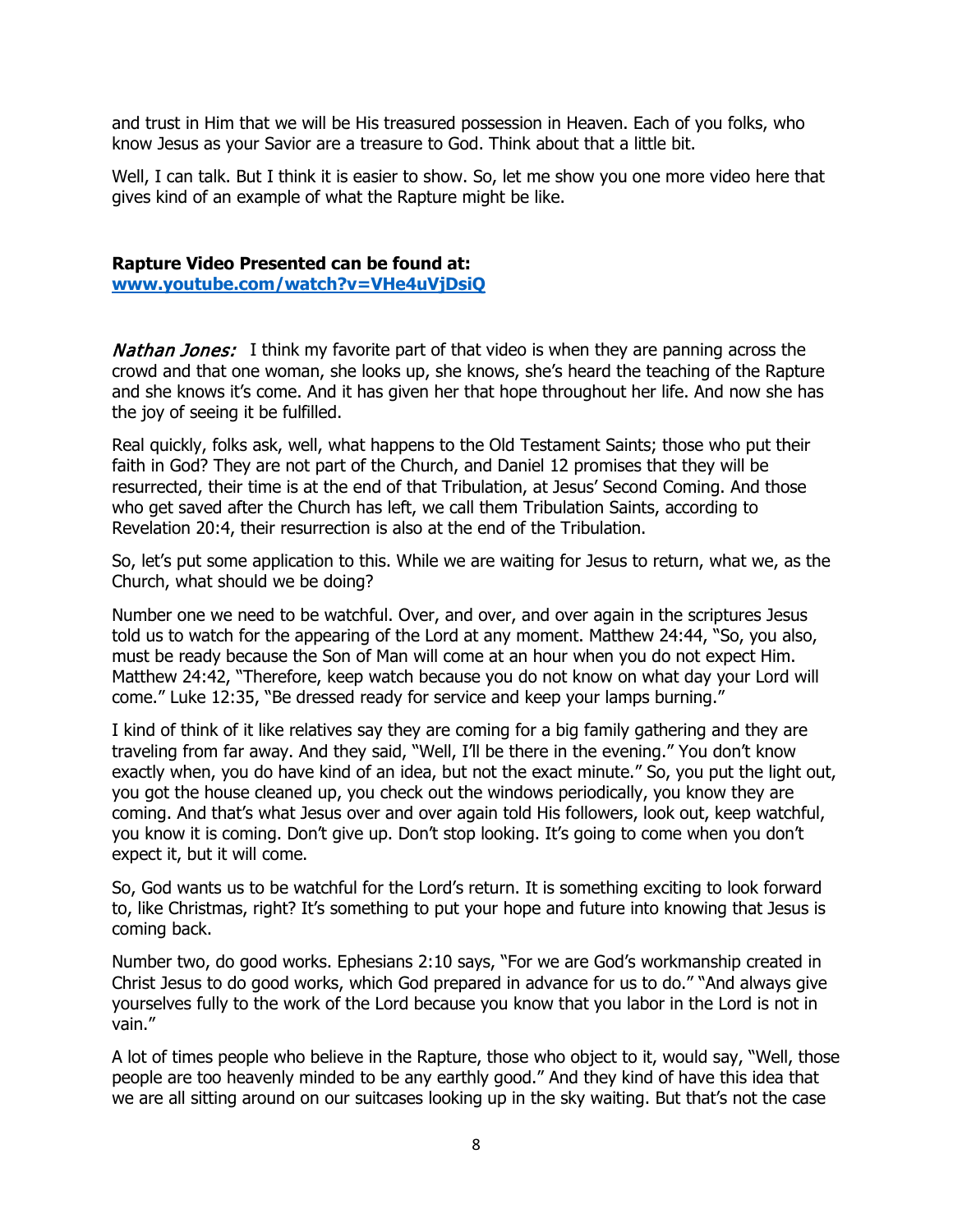at all. I've found that people who are expectantly waiting for Jesus to return are some of the most active in their church because they know the time is short, and they want to bring as many people as possible, as quickly as possible to know the Lord Jesus as their Savior. And so they are active. So, use whatever skills and talents that the Lord has given you, and give that to the service of the Lord in your church, and in non-profit organizations, with your neighbors, on the streets. We are to be busy doing the Lord's work, the calling that God gave us.

And number three have hope. "While we wait for that Blessed Hope, the glorious appearing of our great God and Savior Jesus Christ." That's the main verse that Lamb & Lion Ministries puts a lot of our faith and our hope into, Titus 2:13. The Rapture is called our Blessed Hope. It is meant to give us hope about the future.

First Peter 1:13 says, "Set your hope fully on the grace to be given you when Jesus Christ is revealed." And 1 John 3:2-3, "But we know that when He appears, Jesus, we shall be like Him, for we shall see Him as He is. And everyone who has this hope in Him purifies himself, just as He is pure."

So, the Rapture, the teaching of Jesus' return to take His Church up to Heaven, to defeat evil, to return and set up His Millennial Kingdom, folks that is meant to give us hope. That's meant, even as rough and terrible as this time period seems to be, and it's only going to get worse, I promise you, that we live by hope, unlike anybody else.

I love this poem by Emily Dickinson, she is an author. She says, "Hope is the thing with feathers that perches in the soul- And sings the tune without the words, and never stops at all."

You've lived life, and I'm sure all of you had at one point were without hope. It's like an emptiness, a despair inside. But the teaching of Jesus' return is meant to be that bird in the soul that sings and gives you hope even in the darkest hour, that's what it's meant to do.

I have one more video to show you. I'm going to let my alter ego sum it up.

#### **Bible Prophecy Insight Video can be found at:**

#### **[https://www.youtube.com/watch?v=8M-4G\\_GVn1I](https://www.youtube.com/watch?v=8M-4G_GVn1I)**

**Nathan Jones:** I'm Nathan Jones with your Bible Prophecy Insight. The Bible tells us that Jesus will return one day soon to catch up, to rapture those who have accepted Him as Savior. Two people are together and then in the time it takes to snap one will be left standing.

In the blink of an eye millions will be gone. We will be taken off this earth to meet Jesus up in the clouds to live with the Lord forever. Those left behind will face the worst period in history, the Tribulation. Have you given your life to Jesus today? Will you be part of the Rapture?

To learn more about Bible prophecy visit us at lamblion.com.

**Nathan Jones:** So, I am going to leave you with this question: Are you ready? What does are you ready mean? The only way that you get to participate in the Rapture of the Church is to know Jesus Christ as your Lord and Savior. So, when the Bible says, "Are you ready?" It is saying, "Have you given your life to Jesus Christ?" Have you turned to Him and asked for forgiveness of your sins? Have you made Him the Lord of your life? That's how you get ready.